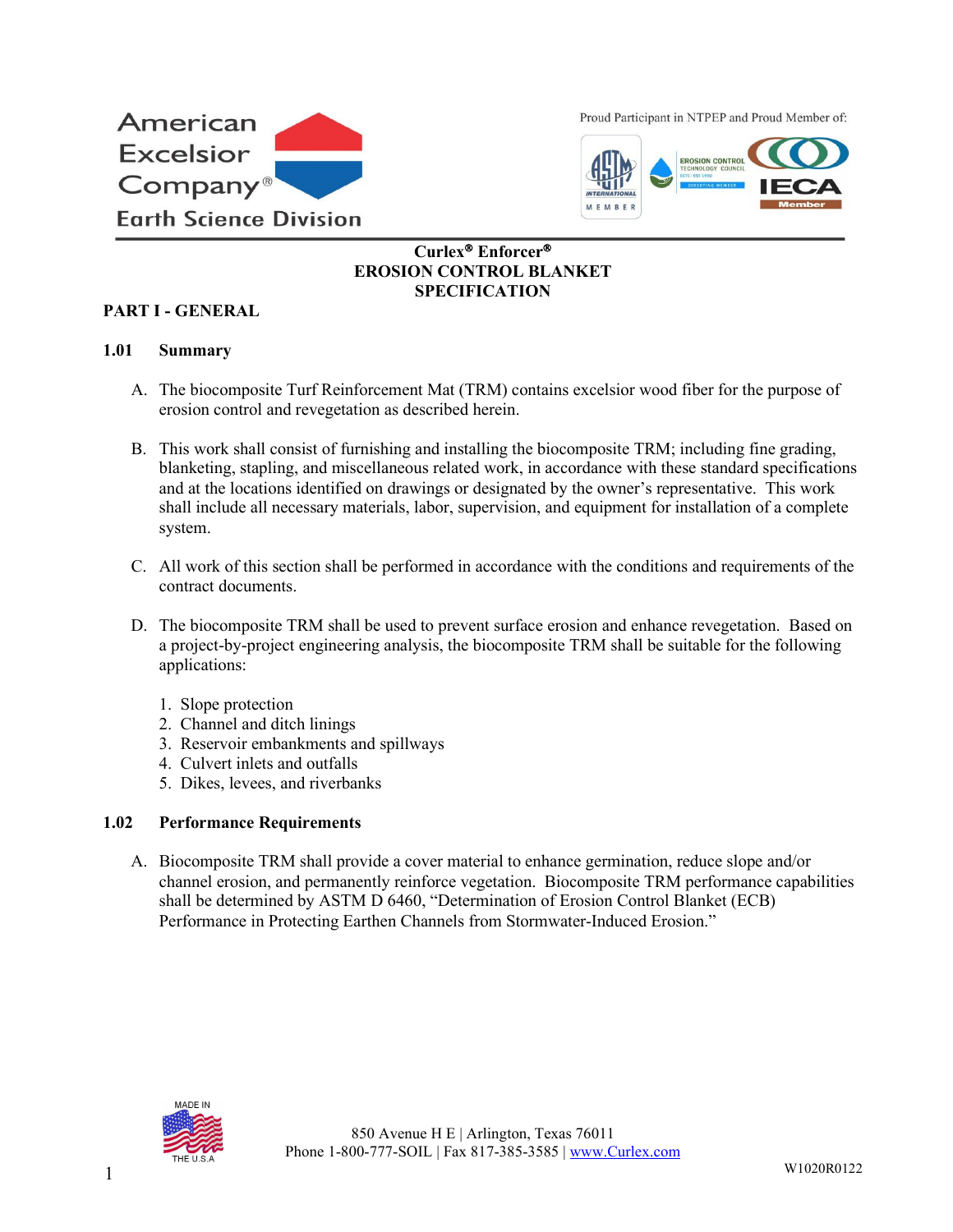B. Biocomposite TRM performance requirements:

| Slopes:                             | $\leq$ .5H:1V                                                                                                 |  |
|-------------------------------------|---------------------------------------------------------------------------------------------------------------|--|
| C factor:                           | .022                                                                                                          |  |
| <b>Shear Stress:</b>                | $3.25$ lbs/ft <sup>2</sup> (156 Pa) unvegetated                                                               |  |
|                                     | 10.0 lbs/ft <sup>2</sup> (480 Pa) vegetated                                                                   |  |
| Velocity:                           | 11 ft/sec (3.4 m/sec) unvegetated                                                                             |  |
|                                     | 17 ft/sec $(5.2 \text{ m/sec})$ vegetated                                                                     |  |
| Functional Longevity <sup>a</sup> : | $\leq$ 36 months (fibers only) / Permanent                                                                    |  |
|                                     | <sup>a</sup> Functional Longevity varies from region to region because of differences in climatic conditions. |  |

### **1.03 Submittals**

A. Submittals shall include complete design data, Product Data Sheets, Product Netting Information, SDS, Staple Pattern Guides, Installation Guidelines, Manufacturing Material Specifications, Manufacturing Certifications, CAD details, and a Manufacturing Quality Control Program. In addition, the Manufacturer shall provide a test report providing data showing the performance capabilities of the biocomposite TRM along with reference installations similar in size and scope to that specified for the project.

### **1.04 Delivery, Storage, and Handling**

- A. Biocomposite TRM shall be furnished in rolls and wrapped with suitable material to protect against moisture intrusion and extended ultraviolet exposure prior to placement. Each roll shall be labeled with a date code identification, which allows for sufficient tracking of the product back to date of manufacturing and for quality control purposes.
- B. Biocomposite TRM shall be of consistent thickness with fibers distributed evenly over the entire area of the blanket.
- C. Biocomposite TRM shall be free of defects and voids that would interfere with proper installation or impair performance.
- D. Biocomposite TRM shall be stored by the Contractor in a manner that protects them from damage by construction activities.

### **PART II - PRODUCTS**

### **2.01 Biocomposite TRM**

- A. Biocomposite TRM shall be Curlex Enforcer, as manufactured by American Excelsior Company, Arlington, TX (1-866-9FIBERS).
- B. Curlex Enforcer a biocomposite Turf Reinforcement Mat (TRM) consists of a specific cut of naturally seed free Great Lakes Aspen curled wood excelsior with  $80\%$  of the fiber  $\geq 6$  inches in length. It is of consistent thickness with fibers evenly distributed throughout the entire area of the blanket. The top and bottom of each blanket is covered with extra heavy duty UV stabilized polypropylene netting. Curlex Enforcer is also available as QuickGRASS (green pigment). Curlex Enforcer shall be manufactured in the U.S.A.

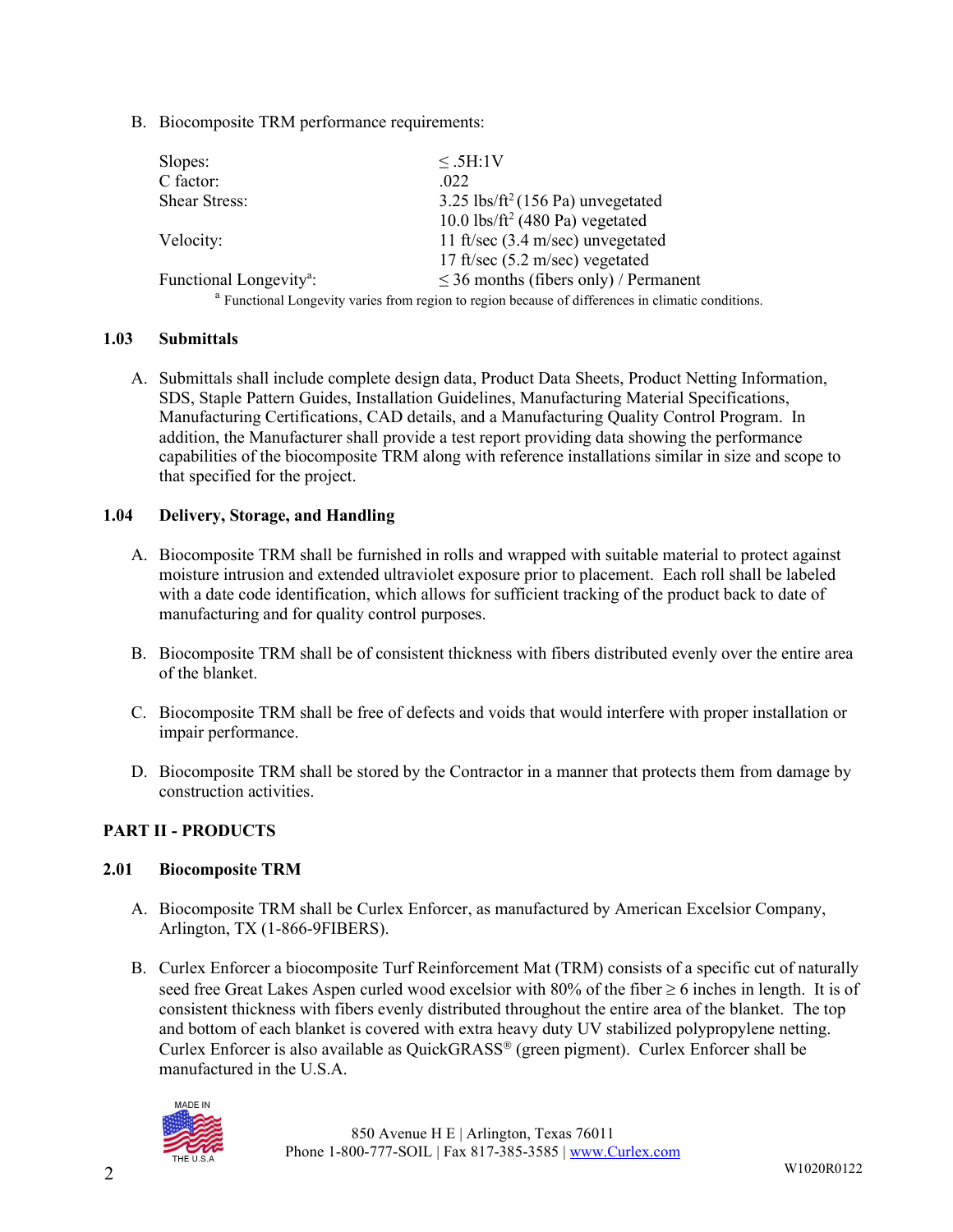C. Biocomposite TRM shall have the following material characteristics:

| Width                     | $8.0$ ft $(2.4 \text{ m})$                       |  |
|---------------------------|--------------------------------------------------|--|
| Length                    | $67.5$ ft $(20.6 \text{ m})$                     |  |
| Area                      | 60.0 yd <sup>2</sup> (50.2 m <sup>2</sup> )      |  |
| Weight <sup>b</sup>       | 75.0 lb (34.1 kg)                                |  |
| <b>Fiber Count</b>        | $\approx$ 12,000 per yd <sup>2</sup>             |  |
|                           | $(\approx 14,400 \,\mathrm{per} \,\mathrm{m}^2)$ |  |
| <b>Fiber Length</b>       | $≥6.0$ in ( $≥15.2$ cm)                          |  |
| $(80\% \text{ min.})$     |                                                  |  |
| <b>Mass per Unit Area</b> | $1.25$ lb/yd <sup>2</sup>                        |  |
| $(\pm 10\%)$              | $(0.68 \text{ kg/m}^2)$                          |  |
|                           | $0.75$ in $x 1.0$ in                             |  |
| <b>Net Openings</b>       | $(19.1 \text{ mm} \times 25.4 \text{ mm})$       |  |

# **TYPICAL INDEX VALUES**

| <b>Test Method</b><br>Value<br><b>Index Property</b>  |                                                                                                                                              |
|-------------------------------------------------------|----------------------------------------------------------------------------------------------------------------------------------------------|
| <b>Thickness</b><br><b>ASTMD 6525</b>                 | $0.393$ in $(9.98$ mm)                                                                                                                       |
| $9.3\%$<br>ASTM D 6567<br><b>Light Penetration</b>    |                                                                                                                                              |
| 55%<br>ASTM D 1777/ECTC<br>Resiliency                 |                                                                                                                                              |
| Mass per Unit Area<br>ASTM D 6475                     |                                                                                                                                              |
| MD-Tensile Strength Max.<br>ASTM D 6818               | 1.029 lb/yd <sup>2</sup> (0.558 kg/m <sup>2</sup> )<br>499.2 lb/ft (7.29 kN/m)                                                               |
| TD-Tensile Strength Max.<br>ASTM D 6818               | 512.4 lb/ft $(7.48 \text{ kN/m})$                                                                                                            |
| MD-Elongation<br>24.9%<br>ASTM D 6818                 |                                                                                                                                              |
| TD-Elongation<br>ASTM D 6818<br>30.5%                 |                                                                                                                                              |
| $33\%$<br><b>Swell</b><br><b>ECTC</b> Procedure       |                                                                                                                                              |
| 241%<br>Water Absorption<br>ASTM D 1117/ECTC          |                                                                                                                                              |
| ASTM D 4355 (1,000 hr)<br>ASTM D 7101<br>UV Stability | 90% minimum                                                                                                                                  |
| Bench-Scale Rain Splash                               | $SLR = 24.66$ (a) 2 in/hr <sup>c,d</sup>                                                                                                     |
| Bench-Scale Rain Splash<br>ASTM D 7101                |                                                                                                                                              |
| Bench-Scale Rain Splash<br>ASTM D 7101                | $\widetilde{SLR} = 31.43 \overset{\sim}{\omega} 4 \frac{3}{\ln \ln r}$ e,d<br>SLR = 41.34 $\overset{\sim}{\omega} 6 \frac{1}{\ln \ln r}$ e,d |
| Bench-Scale Shear<br>ASTM D 7207                      | $3.56$ lb/ft <sup>2</sup> @ 0.5 in soil loss <sup>d</sup>                                                                                    |
| 503%<br>Germination Improvement<br>ASTM D 7322        |                                                                                                                                              |

<sup>b</sup> Weight is based on a dry fiber weight basis at time of manufacture. Baseline moisture content of Great Lakes Aspen excelsior is 22%.

<sup>c</sup> SLR is the Soil Loss Ratio, as reported by NTPEP/AASHTO. <sup>d</sup> Bench-scale index values should not be used for design purposes.

### **2.02 Staples**

A. Staples shall be a minimum 4 in biodegradable E-Staple®, as provided by American Excelsior Company, or 6 in wire for cohesive soils and 6 in biodegradable E-Staple®, as provided by American Excelsior Company, or 8 in wire for non-cohesive soils. All staples shall have a U-shaped top.

### **PART III - EXECUTION**

### **3.01 Blanket Supplier Representation**

A. Contractor shall coordinate with the biocomposite TRM supplier for a qualified representative to be present at the job site on the start of installation to provide technical assistance as needed. Contractor shall remain solely responsible for the quality of installation.

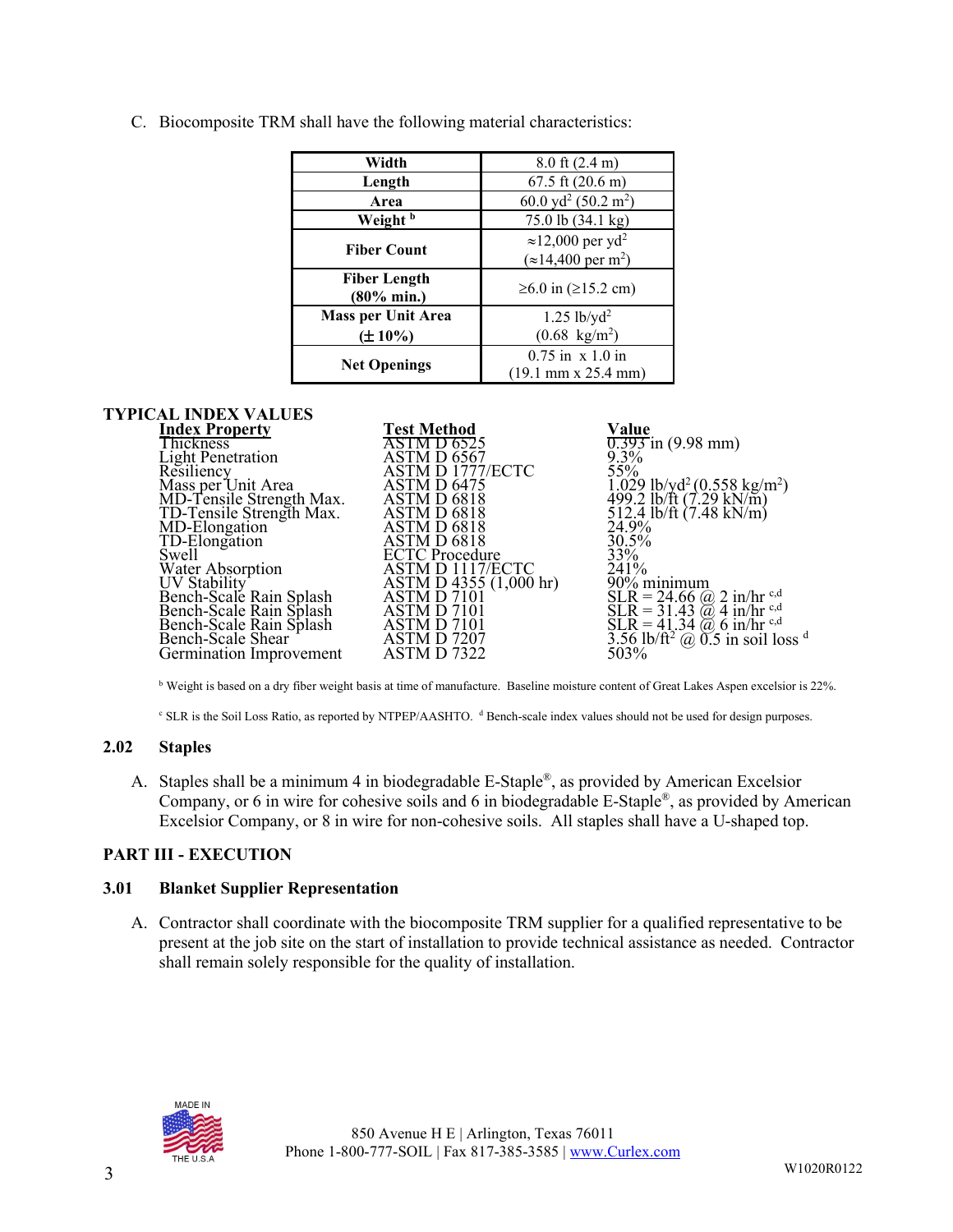### **3.02 Site Preparation**

- A. Before placing biocomposite TRM, the Contractor shall certify that the subgrade has been properly compacted, has been graded smooth, has no depressions, voids, soft or uncompacted areas, is free from obstructions such as tree roots, protruding stones or other foreign matter, and is seeded and fertilized according to project specifications. The Contractor shall not proceed until all unsatisfactory conditions have been remedied. By beginning construction, the Contractor signifies that the preceding work is in conformance with this specification.
- B. Contractor shall fine grade the subgrade by hand dressing where necessary to remove local deviations.
- C. No vehicular traffic shall be permitted directly on the biocomposite TRM.

**NOTE: Topsoiling, seeding, and fertilizing is not included in this specification.**

### **3.03 Slope Installation**

- A. Biocomposite TRM shall be installed as directed by the owner's representative in accordance with manufacturer's Installation Guidelines, Staple Pattern Guides, and CAD details. The extent of biocomposite TRM shall be as shown on the project drawings.
- B. Biocomposite TRM shall be orientated in vertical strips and anchored with staples, as identified in the Staple Pattern Guide. Adjacent strips shall be abutted or overlapped to allow for installation of a common row of staples that anchor through the nettings of both biocomposite TRMs. Horizontal joints between biocomposite TRM shall be sufficiently overlapped with the uphill end on top for a common row of staples so that the staples anchor through the nettings of both biocomposite TRMs.
- C. Where exposed to overland sheet flow, a trench shall be located at the uphill termination. Biocomposite TRM shall be stapled to the bottom of the trench. The trench shall be backfilled and compacted. Where feasible, the uphill end of the biocomposite TRM shall be extended three feet over the crest of the slope.
- D. Slope biocomposite TRM shall be overlapped by the channel biocomposite TRM sufficiently for a common row of staples to anchor through the nettings of both biocomposite TRMs when terminating into a channel.

### **3.04 Channel Installation**

- A. Biocomposite TRM shall be installed as directed by the owner's representative in accordance with manufacturer's Installation Guidelines, Staple Pattern Guides, and CAD details. The extent of biocomposite TRM shall be as shown on the project drawings.
- B. Biocomposite TRM shall be installed parallel to the flow of water. The first roll shall be centered longitudinally in mid-channel and anchored with staples as identified in the Staple Pattern Guide. Subsequent rolls shall follow from channel center outward and be overlapped to allow installation of a common row of staples so that the staples anchor through the nettings of both biocomposite TRMs.
- C. Successive lengths of biocomposite TRM shall be overlapped sufficiently for a common row of staples with the upstream end on top. Staple the overlap across the end of each of the overlapping lengths so that staples anchor through the nettings of both biocomposite TRMs.



850 Avenue H E | Arlington, Texas 76011 Phone 1-800-777-SOIL | Fax 817-385-3585 | [www.Curlex.com](http://www.curlex.com/)